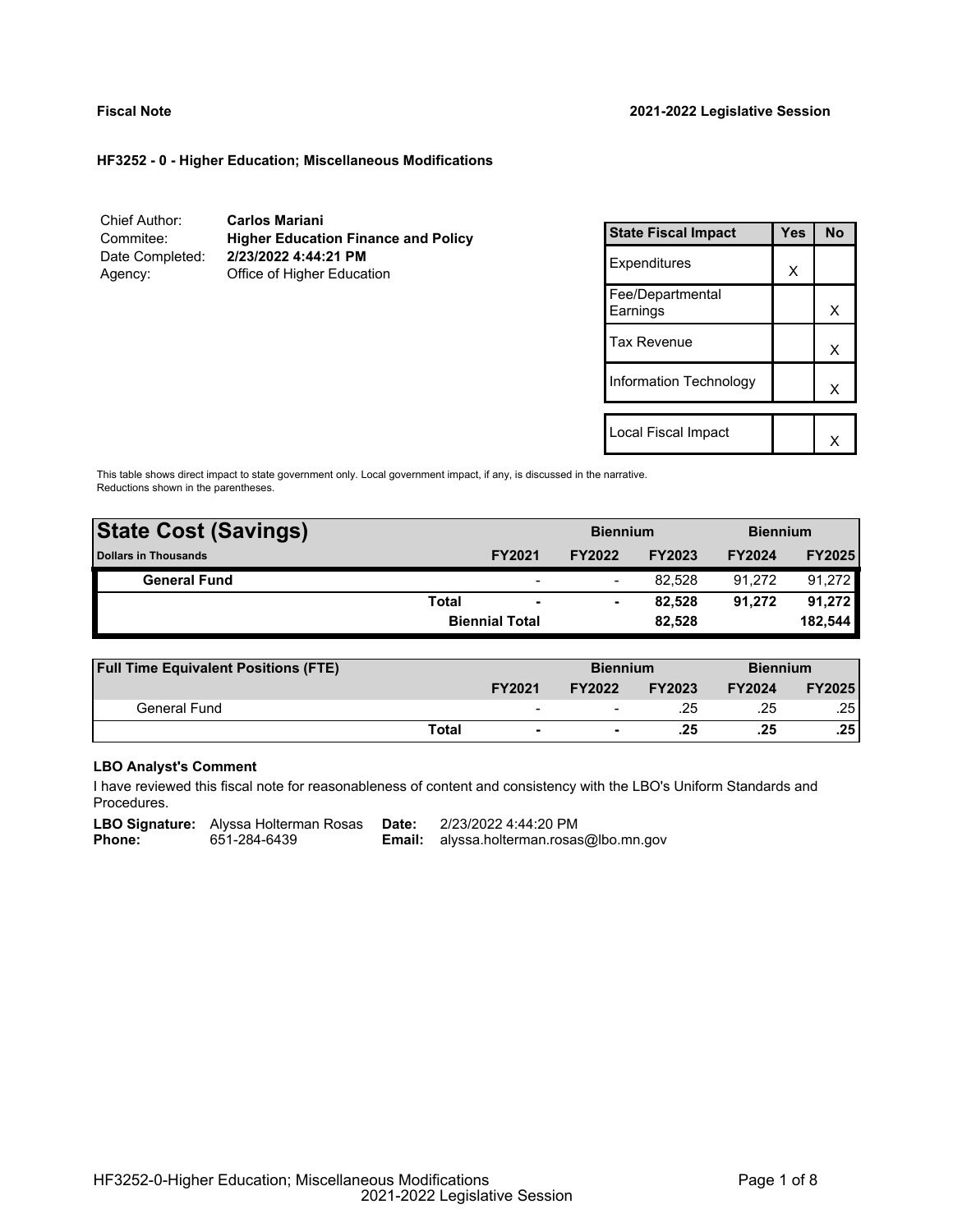# **State Cost (Savings) Calculation Details**

This table shows direct impact to state government only. Local government impact, if any, is discussed in the narrative. Reductions are shown in parentheses.

\*Transfers In/Out and Absorbed Costs are only displayed when reported.

| State Cost (Savings) = 1-2                        |              |                       | <b>Biennium</b> |               | <b>Biennium</b> |               |
|---------------------------------------------------|--------------|-----------------------|-----------------|---------------|-----------------|---------------|
| <b>Dollars in Thousands</b>                       |              | <b>FY2021</b>         | <b>FY2022</b>   | <b>FY2023</b> | <b>FY2024</b>   | <b>FY2025</b> |
| <b>General Fund</b>                               |              |                       |                 | 82,528        | 91,272          | 91,272        |
|                                                   | <b>Total</b> |                       |                 | 82,528        | 91,272          | 91,272        |
|                                                   |              | <b>Biennial Total</b> |                 | 82,528        |                 | 182,544       |
| 1 - Expenditures, Absorbed Costs*, Transfers Out* |              |                       |                 |               |                 |               |
| <b>General Fund</b>                               |              |                       |                 |               |                 |               |
| <b>Expenditures</b>                               |              |                       |                 | 87,570        | 91,272          | 91,272        |
| <b>Absorbed Costs</b>                             |              |                       |                 | (5,042)       |                 |               |
|                                                   | <b>Total</b> |                       | ٠               | 82,528        | 91,272          | 91,272        |
|                                                   |              | <b>Biennial Total</b> |                 | 82,528        |                 | 182,544       |
| 2 - Revenues, Transfers In*                       |              |                       |                 |               |                 |               |
| <b>General Fund</b>                               |              |                       |                 |               |                 |               |
|                                                   | <b>Total</b> | -                     |                 |               |                 |               |
|                                                   |              | <b>Biennial Total</b> |                 |               |                 |               |

# **Bill Description**

This bill makes modifications to existing Office of Higher Education programs, establishes a new competitive grant program to be administered by OHE, and mandates reporting by OHE on identified topics.

HF 3252.0 does the following:

**Section 1. State Grant ASR.** Section 1 amends Minnesota Statute section 136A.121, subdivision 5, reducing the Assigned Student Responsibility used in calculation of a Minnesota State Grant from 50% of total cost of attendance to 46% of the total cost of attendance

**Section 2. State Grant LME.** Section 2 amends Minnesota Statute section 136A.121, subdivision 6, increasing the living and miscellaneous expense allowance used in calculating a State Grant to 115% of the federal poverty guideline for a oneperson household in Minnesota for nine months.

**Section 3. State Grant Eligibility.** Section 3 amends Minnesota Statute section 136A.121, subdivision 9 changing student eligibility for state grants from 8 semesters to 10 semesters or the equivalent of enrollment.

**Section 4. Assessment into developmental education.** Section 4 requires Minnesota state to review ACT, SAT, or Minnesota Comprehensive Assessment scores prior to enrolling a student in developmental education. Minnesota State must also inform students if the course is required for their program of study.

**Section 5. Multiple measures for placement into developmental education.** Section 5 changes the process by which Minnesota State reviews student academic information for placement into developmental education courses.

**Section 6. Work Study Program Evaluation.** Section 6 requires the Office of Higher Education evaluate the State Work Study program and report its findings by January 15, 2023.

**Section 7. Challenge Grants.** Section 7 establishes a competitive grant program to be administered by the Office of Higher Education. The grants would be limited to Minnesota State Colleges and Universities system campuses to pursue innovations in student transfer aimed at shortening the time to degree completion and minimizing excess credits. The Office of Higher Education is required to report on the grants awarded by January 1, 2024. The Office of Higher Education may use up to five percent of the appropriation for administration.

**Section 8. Revisor changes.** Section 8 directs the Revisor's Office to substitute the term "developmental" for "remedial"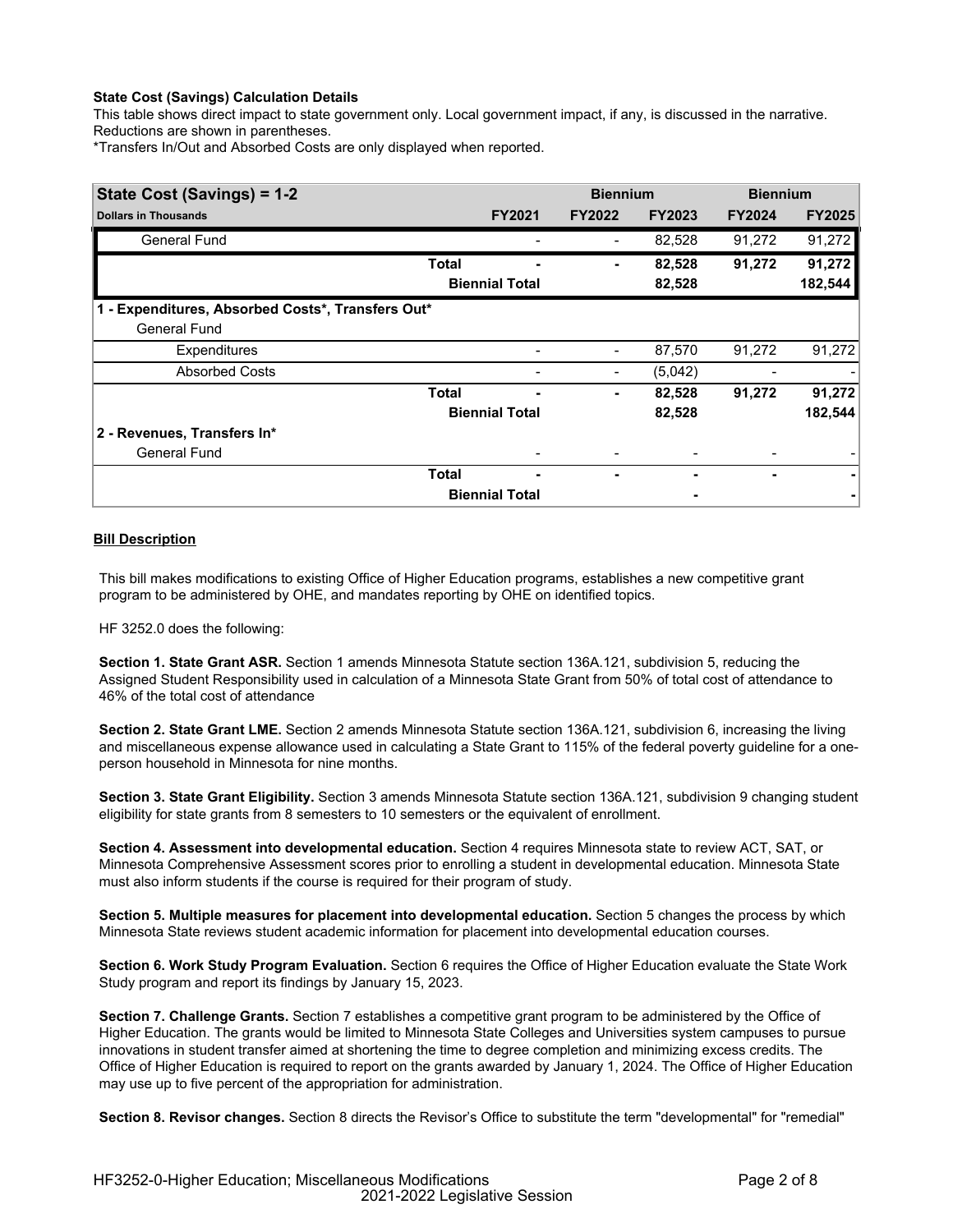wherever the term refers to remedial education courses at a postsecondary institution.

#### **Assumptions**

#### **Assumptions related to Modifications to the Minnesota State Grant Program (Sections 1,2,3)**

The estimates provided are the result of a cost simulation of State Grant data projecting fiscal year 2021 actual spending to fiscal years 2022-2023, using: award parameters in law as of February 15, 2022, changes specified in the proposed legislation, and tuition and fee changes provided by institutional representatives.

Spending estimates use the following the program parameters to calculate Federal Pell and Minnesota State Grants as shown in the table below.

| Table 1: Minnesota State Grant Award Parameters |  |  |
|-------------------------------------------------|--|--|
|-------------------------------------------------|--|--|

|                                                                | FY2022   | FY2023                  |
|----------------------------------------------------------------|----------|-------------------------|
|                                                                | Actual   | Projected               |
| Living and Miscellaneous Expense Allowance                     | \$10,530 | \$11,110                |
| Assigned Student Responsibility                                | 50%      | 50%                     |
| <b>Tuition and Fee Maximums</b>                                |          |                         |
| <b>Students in Two-Year Programs</b>                           | \$6,287  | \$6,507 <sup>ii</sup>   |
| <b>Students in Four-Year Programs</b>                          | \$15,368 | $$15,599$ <sup>II</sup> |
| <b>Federal Pell Grant Maximum</b>                              | \$6,495  | $$6,495$ <sup>ii</sup>  |
| Rationing Surcharge on Assigned Family Responsibility          | $0\%$    | 0%                      |
| Proration for the Assigned Family Responsibility               |          |                         |
| Dependent Students (Parent Contribution)                       | 79%      | 79%                     |
| Independent Students with Dependents (Student Contribution)    | 71%      | 71%                     |
| Independent Students without Dependents (Student Contribution) | 35%      | 35%                     |

# <sup>i</sup> Estimated

Federal Poverty Guidelines: Living and Miscellaneous Expense Allowance

The Living and Miscellaneous Expense Allowance is set at an amount equal to the Federal Poverty Guidelines for a single person household living in Minnesota for a nine-month period. The Department of Health and Human Services issues Federal Poverty Guidelines annually on January 31. Under Minnesota law, the LME is equal to the federal poverty guidelines plus one percent.

For FY2022, the LME is to be \$10,530. For FY2023, the LME is estimated to be \$11,110.

#### Change in Wages

The State Grant spending projection incorporates data about changes in wages of Minnesota tax filers from Minnesota Management and Budget (MMB). MMB uses the tax filer data in projections of state revenue and spending across multiple agencies and updates the information each March. For fiscal year 2021-2022 projections, the model utilizes data from applicable tax years to update student and family wages and adjusted gross incomes. For fiscal year 2023 projections, estimated changes in wages are derived from estimates provided by MMB following the onset of the COVID-19 pandemic derived from the Employment Cost Index. As of February 15, 2022, the wage increase for FY2022 is estimated to be +2.7% and the wage increase for FY2023 is estimated to be +2.6%.

#### Enrollment Assumptions

The State Grant spending forecast also incorporated estimated enrollment changes in the number of Minnesota resident undergraduates enrolling at each institution. Table 2 shows information about enrollment changes for fiscal years 2022- 2023. Overall enrollment changes serve to estimate changes in the number of Minnesota resident aid applicants. The agency revises enrollment assumptions as new enrollment data becomes available. A change in total enrollment of plus or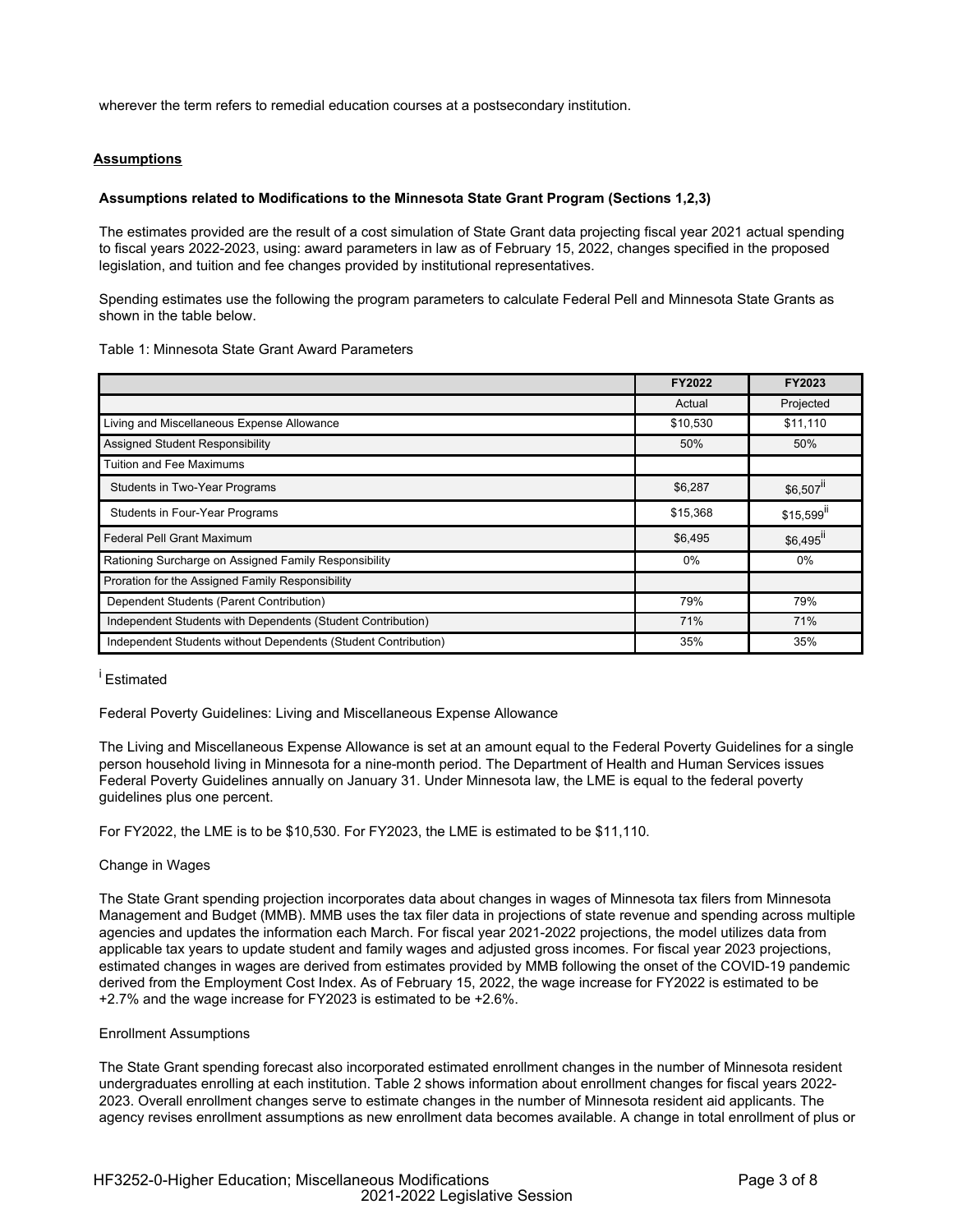minus one percentage point annually changes projected state grant spending by an estimated \$2.0 million.

Table 2: Enrollment Assumptions

|                                            | FY2022           | FY2023           |
|--------------------------------------------|------------------|------------------|
|                                            | <b>Fall 2021</b> | <b>Fall 2022</b> |
| System                                     | Actual           | Projected        |
| Minnesota State Colleges                   | $-7.3%$          | $-0.7%$          |
| Minnesota State Universities               | $-6.2%$          | $-0.6%$          |
| University of Minnesota Twin Cities        | 1.30%            | $-0.5%$          |
| Morris, Crookston, Duluth                  | $-4.05%$         | 1.8%             |
| <b>Private Not-for-Profit Institutions</b> | $-3.6%$          | $0.0\%$          |
| <b>Private For-Profit Institutions</b>     | $-6.0%$          | $-2.0%$          |

Pell Grant Changes in Law

A federal appropriations bill passed late in calendar year 2020 raised the Pell Grant maximum to \$6,495 for fiscal year 2022, following raises to the Pell Grant maximum in the two prior years. Currently federal appropriations for the Pell Grant program for fiscal year 2023 has not been approved by Congress. The Office will continue to monitor Congressional activity regarding funding of the federal Pell Grant program, and future projections will include updated Pell Grant amounts.

#### Tuition and Fee Increases

OHE gathered information about tuition and fee increases for fiscal years 2020-2023 from institutional and system representatives. Table 3 below details actual and estimated tuition and fee increases for State Grant calculations as reported by institutions for projections of spending.

Table 3: Annual Changes in Minnesota Resident Undergraduate Tuition and Fee Rates

|                                       | <b>FY2020</b> | FY2021 | <b>FY2022</b> | <b>FY2023</b> |
|---------------------------------------|---------------|--------|---------------|---------------|
| System                                | Actual        | Actual | Actual        | Projected     |
| Minnesota State Colleges              | 2.9%          | 1.8%   | 3.9%          | $3.5\%$ iii   |
| Minnesota State Universities          | 3.4%          | 1.4%   | $7.1\%$       | 3.5% iii      |
| University of Minnesota               | 2.3%          | 0%     | 1.7%          | 0% to 3%      |
| Private Not-for-Profit Institutions " | 3.3%          | 3.4%   | 1.8%          | 3.0%          |
| Private For-Profit Institutions II    | 0.9%          | 1.0%   | 1.5%          | $-3.0\%$      |

*<sup>i</sup> Unadjusted for tuition reset authorized in state law. ii Actual percent change in average tuition and fees charged for all* terms of the 2020-2021 academic year. May differ from published rate changes, which calculate percent change from<br>spring semester 2021 (see table 8b). <sup>iii</sup> Reflects maximum increase allowed in law. <sup>iv</sup> Tuition and fees e *tuition and fees maximums currently established in law for determining State Grant awards.*

#### Federal Need Analysis

The forecasted spending model for the Minnesota State Grant incorporates all changes passed by Congress or made by the U.S. Department of Education to the federal need analysis as of July 2021. The U.S. Department of Education releases annual updates to the tables in the statutory "Federal Methodology Need Analysis" used to determine a student's EFC.

Significant changes to federal student aid policy, including simplifying the Free Application for Federal Student Aid (FAFSA), expanding Pell Grant eligibility to incarcerated students, and the repeal of limitations on subsidized loan eligibility for undergraduate Direct Loans were attached to the Consolidated Appropriations Act, 2021 which was signed into law on December 27, 2020. The changes include, but are not limited to:

- Reduction in the number of questions on the FAFSA,
- Decrease in the number of students required to report asset information,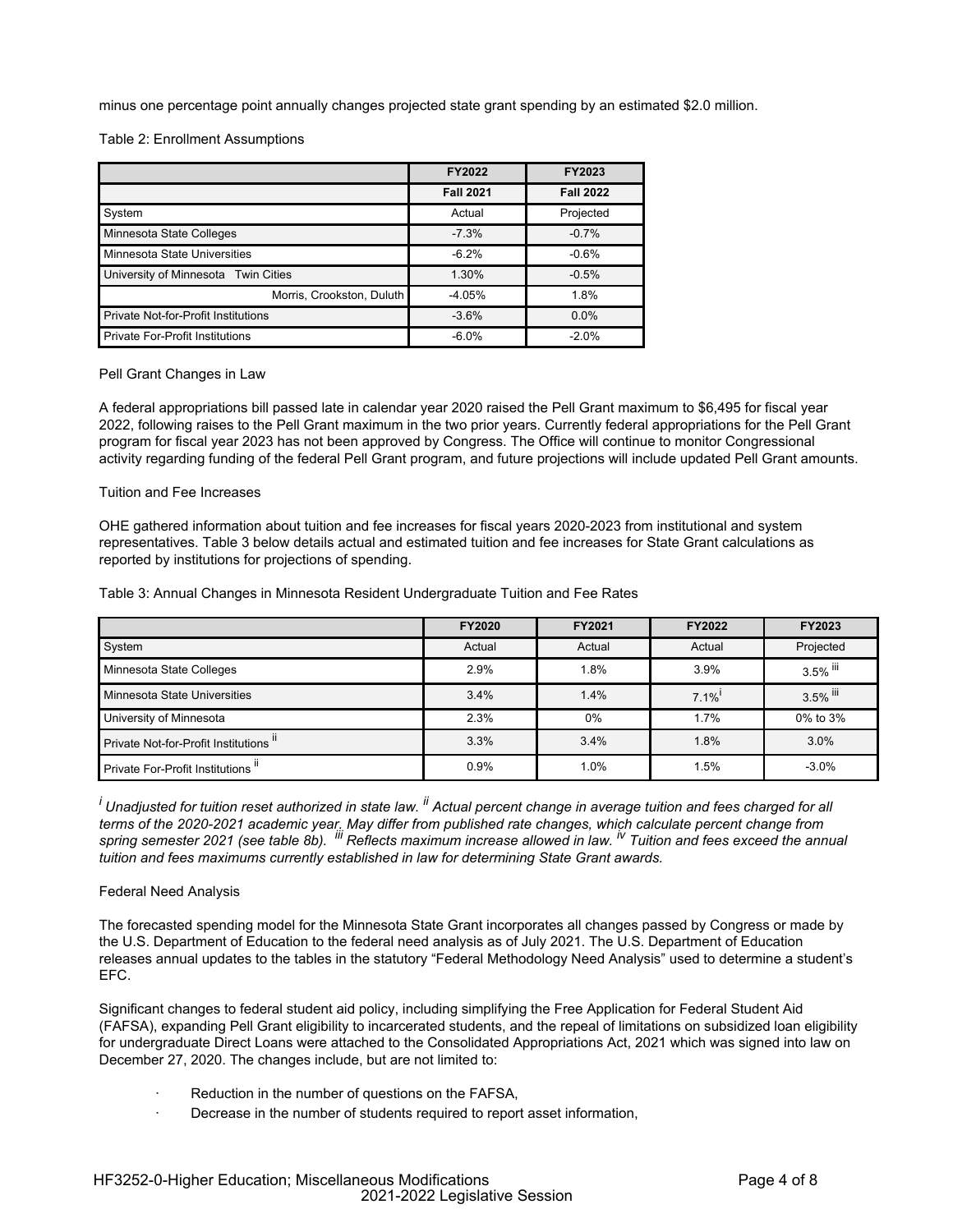- Determines Pell Grant award amount using a federal poverty level model, and
- · Changes the calculation of the Expected Family Contribution and renames it the Student Aid Index.

These changes will impact Minnesota State Grant eligibility and awards. At this time, the Office is still awaiting further guidance from the U.S. Department of Education in order to assess the impact for Minnesota. A summary of changes is available from the National Association of Student Financial Aid Administrators (NASFAA) https://www.nasfaa.org/consolidated\_approps\_21.

#### **Assumptions related to Required Reporting and Research: Section 6. Work Study Program Evaluation.**

To meet the requirements of 3252, Section 6, OHE would need to:

Conduct an evaluation of federal, state, and institutional work study programs. This study would need to include:

 Data provided by colleges to OHE that include data on participants of federal and institutional work study participants for the most recent 5 years.

 OHE Research Staff time to collect data on state, federal, and institutional work study participants for the most recent 5 years.

 OHE Research staff time to collect information on laws, policies, and practices covering administration of work study; current minimum wages laws; research related to the impact of student employment on enrollment, persistence and completion; and potential policy options for legislative consideration.

 OHE Research staff time to facilitate institutional staff and student focus groups to understand the needs of college students and barriers to more students working on campus.

Hiring of external research consultant to conduct the research study.

OHE assumes that evaluation and assessment deliverables would incorporate feedback from higher education institutions, students, and stakeholders.

#### Staffing Requirements

At this time, OHE staff are involved in upgrading of state financial aid information technology systems and assessing federal conformity requirements for all state financial aid programs following the passage of the Consolidated Appropriations Act, 2021 which was signed into law on December 27, 2020. As of February 2022, OHE does not have internal staff capacity to perform the work beyond supportive functions (data collection, deliverable feedback and review).

OHE estimates that the project will require 620 hours of staff time to complete the evaluation as outlined in the bill language.

100 hours for data specification and collection,

80 hours for conducting focus groups with institutional staff and students and summarizing findings,

120 hours for conducting literature reviews,

120 hours for analyzing available data,

120 hours for examining policy options,

40 hours for meetings with stakeholders throughout the process, and

40 hours to draft, edit, and incorporate stakeholder feedback into the final report.

OHE would be required to hire external research consultants to conduct the study within the timeline specified. OHE assumes that an additional 80 hours of staff time will be required to complete the supportive functions (data collection, deliverable feedback and review) for the evaluation.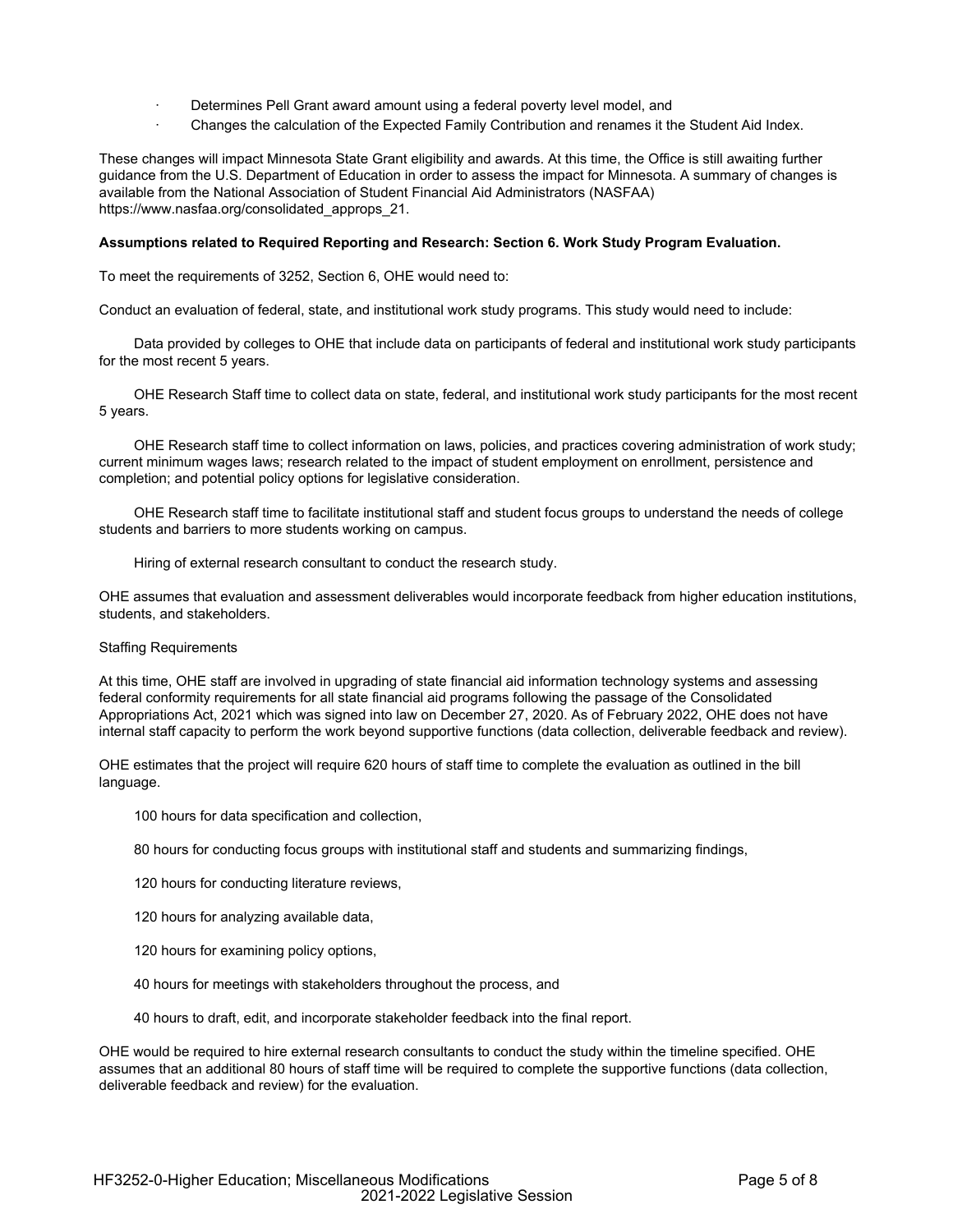# **Assumptions related to establishing a new Competitive Grant Program, "Challenge Grants" (section 7):**

HF 3252 Section 7 requires OHE to establish a new grant program to distribute funds to Minnesota State Colleges and Universities for the purpose of innovations in student transfer aimed at shortening the time to degree completion and minimizing excess credits.

OHE assumes this is a competitive grant program with a maximum set annual appropriation. OHE assumes appropriations are recurring and there would require the competitive grant process to be completed on an annual or biennial basis.

OHE assumes the following activities are required to initially develop and set up the administration of the new competitive grant program:

· Develop relationships with representatives from relevant community organizations, professional organizations, institutional staff, professional governing boards, and others to establish the appropriate scope, audience, and requirements for the program. Leverage developed relationships to market the program to potential applicants.

Develop awarding criteria for the grant. Create Request for Applications (RFA) notice and grant review documentation. Initiate new RFA application and awarding process annually. Create and manage the grant review committee, which could include the solicitation of external reviewers. Provide technical assistance to grant applicants.

OHE assumes the following activities are required to administer a program on an annual basis:

Review, update, and publish awarding criteria for the grant. Review, update, and publish RFA application and grant review documentation. Initiate new RFA application and awarding process annually. Create and manage the grant review committee, which could include the solicitation of external reviewers. Provide technical assistance to grant applicants.

Develop internal administrative tools to be used in the annual administration of the program. Write and process grant contracts. Review and approve grant payments, including finance reconciliation. Provide grant monitoring and oversight.

Collect, analyze, and disseminate data on the program in a program report.

· Other operating costs each year for financial services, communications, MN.IT, and supplies that are necessary for the staff to conduct their work.

OHE assumes that related expenses including e-signature software, supplies, communication material design and printing will be minimal. These costs will be absorbed by OHE.

#### **Expenditure and/or Revenue Formula**

Table X. Cost Table

| Cost                                                       | Initial | Year - 2023  | Year 24/25   |  |
|------------------------------------------------------------|---------|--------------|--------------|--|
| <b>NEW FUNDS</b>                                           |         |              |              |  |
| State Grant Modifications Direct Funds to Students         |         | \$87,473,000 | \$91,237,000 |  |
| Professional Technical Contract - Work Study<br>Evaluation |         | \$62,000     | \$0          |  |
| Staff - new Grant Program                                  |         | \$34,500     | \$34,500     |  |
| <b>Total Costs - new general funds</b>                     |         | \$87,569,500 | \$91,271,500 |  |
|                                                            |         |              |              |  |
| <b>COSTS ABSORBED</b>                                      |         |              |              |  |
| <b>State Grant Modifications Direct Funds to Students</b>  |         | \$5,038,000  | \$0          |  |
| Staff - Work Study Evaluation                              |         | \$3,767      | \$0          |  |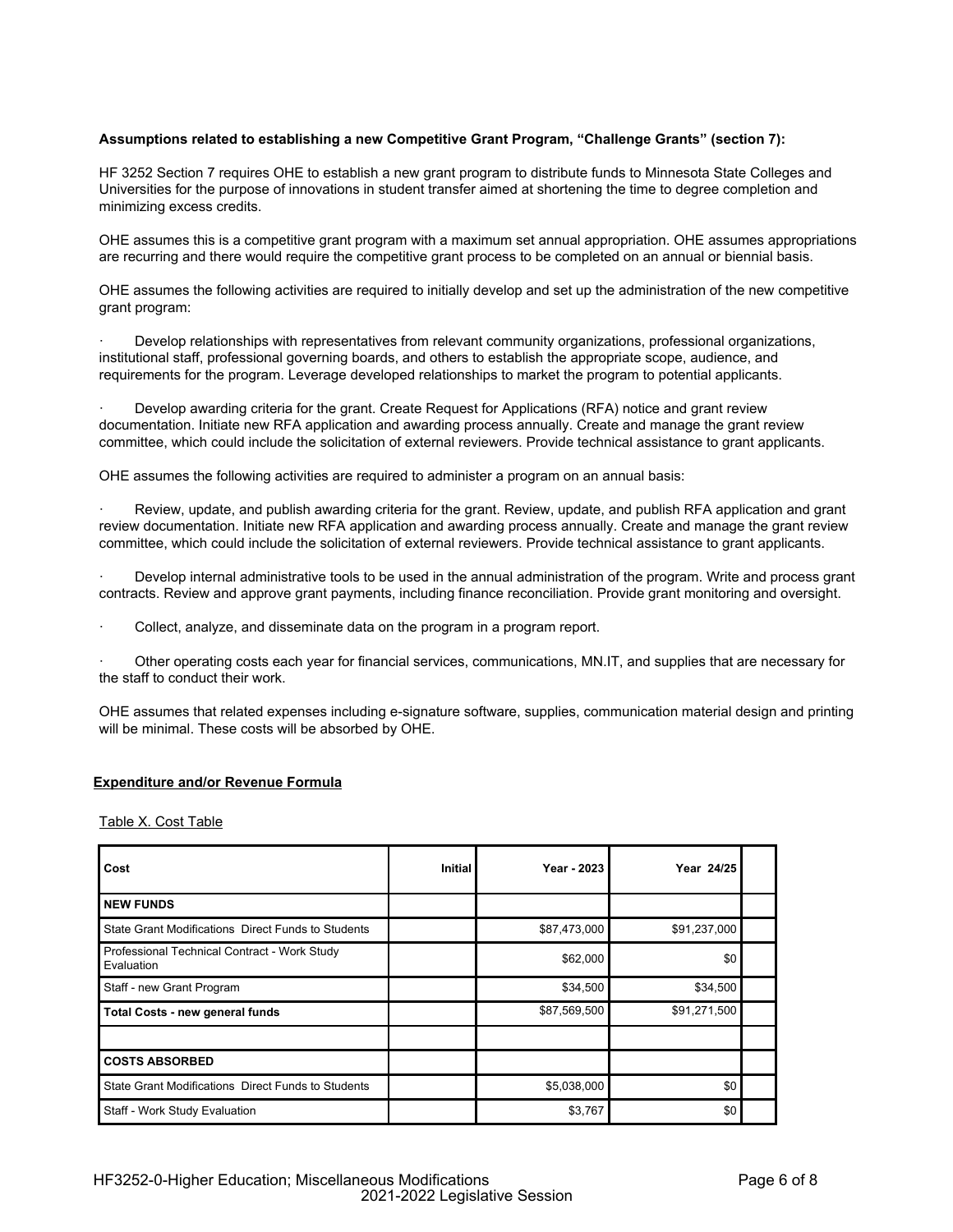| Total costs absorbed | \$5,041,767  | \$0          |  |
|----------------------|--------------|--------------|--|
|                      |              |              |  |
| <b>Total</b>         | \$82,527,733 | \$91,271,500 |  |

# Expenditures for the Minnesota State Grant Modifications

The estimated total cost for FY23 is \$82.435M over estimated base resources of \$218.839M. Fiscal cost is derived from projected spending for FY2023 after changes are adopted less current base general fund appropriations for FY2023, plus an additional \$8.802M in funding projected to carry forward from FY22, resulting in an estimated \$5.04M in costs absorbed by existing program funds. Projected spending after changes totaled \$301.274M. This total includes estimated spending for State Grant awards made to students who qualify for a State Grant by completing a state aid application and meeting eligibility requirements under the Minnesota Dream Act (\$1.3M).

The changes result in 7,638 new students receiving state grants in FY2023 as compared to base awards, but this change also increases grants to all recipients. The average state grant increases by \$875 in FY2023 as compared to base awards.

| Fiscal Year 2023                                                                                                         | State Grant Spending (in<br>millions) | <b>State Grant excluding</b><br>Dream Act applicants | Number of<br>Recipients<br>(estimated)                        | Average State Grant<br>Award<br>(estimated)                                                                                             |
|--------------------------------------------------------------------------------------------------------------------------|---------------------------------------|------------------------------------------------------|---------------------------------------------------------------|-----------------------------------------------------------------------------------------------------------------------------------------|
| February Spending Projection Current Law                                                                                 | \$213,801                             | \$212,501                                            | <b>Current Law:</b>                                           | Current Law:                                                                                                                            |
|                                                                                                                          |                                       |                                                      | 66,127                                                        | \$3,214                                                                                                                                 |
| HF3252.0 (Lower ASR to 46%)                                                                                              | $*$255,822$                           | \$254,522                                            | With Change:                                                  | With Change:                                                                                                                            |
|                                                                                                                          |                                       |                                                      | 73,370                                                        | \$4,089                                                                                                                                 |
| HF3252.0 (Increase LME to 115% and Lower<br>ASR to 46%)                                                                  | \$271,730                             | \$270,430                                            | <b>New Recipients</b><br>(parameter changes<br>only): 17      | Grant Increase:<br>\$875                                                                                                                |
| HF3252.0 (Change grant eligibility limits to 10<br>terms of enrollment and Increase LME to 115%<br>and Lower ASR to 46%) | \$301,274                             | \$299,974                                            | <b>New Recipients</b><br>(eligibility changes<br>only): 7,226 | Grant Increase:<br>\$4,089 (assumes<br>students would not<br>have been eligible<br>for a state grant<br>prior to this policy<br>change) |
| Difference in spending=HF3252.0 cost                                                                                     | \$(87,473)<br>$\equiv$                | \$(87,473)<br>$\equiv$                               |                                                               |                                                                                                                                         |
|                                                                                                                          | <b>FY23</b>                           | FY24/25                                              |                                                               |                                                                                                                                         |
| <b>Base Appropriations</b>                                                                                               | \$210,037                             | \$210,037                                            |                                                               |                                                                                                                                         |
| Estimated carryforward from FY22                                                                                         | $\ddot{}$<br>\$8,802                  |                                                      |                                                               |                                                                                                                                         |
| HF3252.0 (Lower ASR to 46%)                                                                                              | $*$254,522$                           | \$254,522                                            |                                                               |                                                                                                                                         |
| HF3252.0 (Increase LME to 115%)                                                                                          | $*$270,430$                           | \$270,430                                            |                                                               |                                                                                                                                         |
| HF3252.0 (Change grant eligibility limits to 10<br>terms of enrollment)                                                  | •\$299,974                            | \$299,974                                            |                                                               |                                                                                                                                         |
| Manual Adjustment for State Grants Awarded to<br><b>MN Dream Act Applicants</b>                                          | •\$301,274                            | \$301,274                                            |                                                               |                                                                                                                                         |
| Difference (Net Costs/Expenditures by                                                                                    | \$(82,435)<br>$\equiv$                | \$(91,237)<br>$=$                                    |                                                               |                                                                                                                                         |